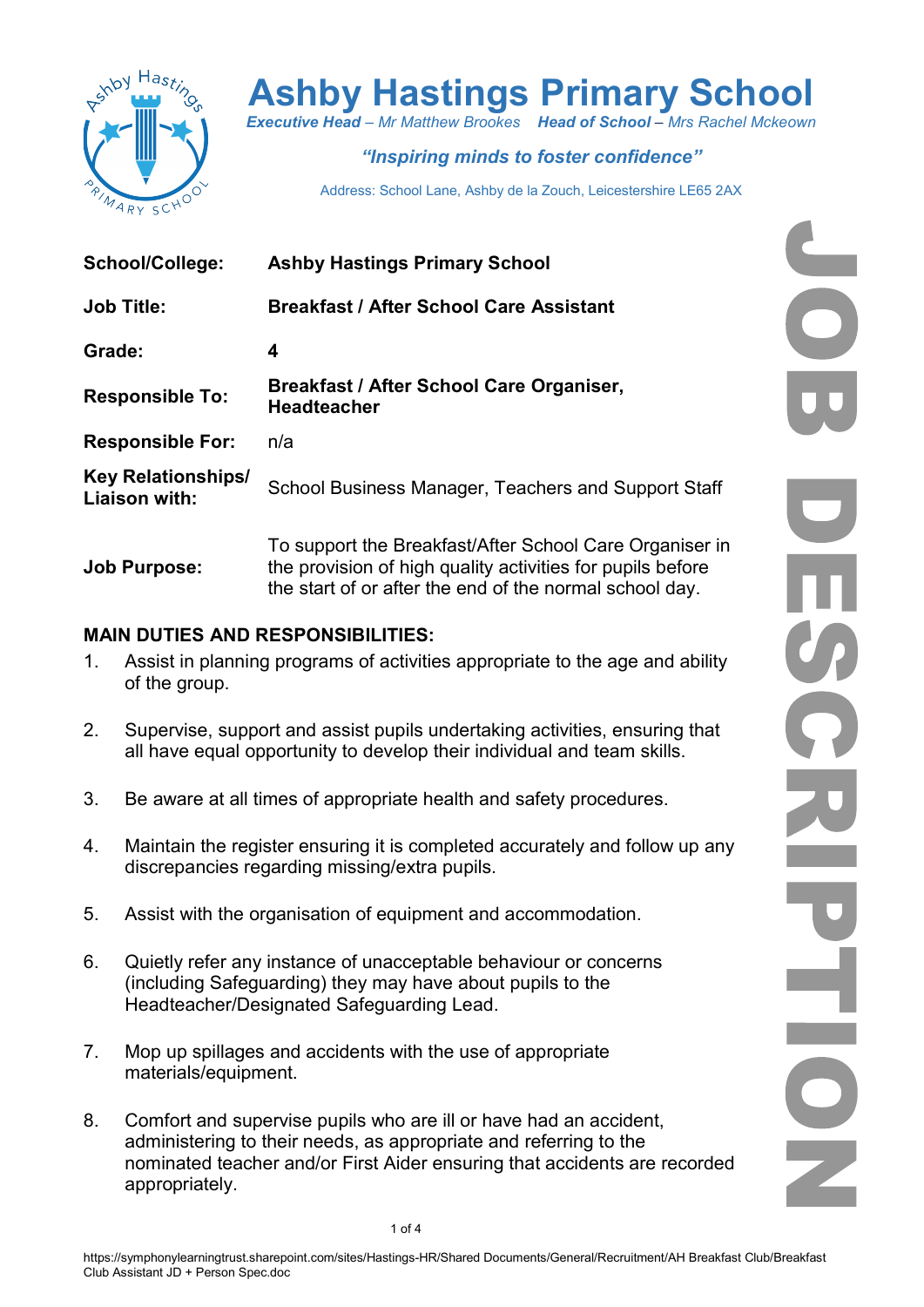- 9. Be aware and apply the school's policies and procedures.
- 10 Being aware of confidentiality issues linked to home/pupil/teacher/school work and to keep confidences as appropriate.
- 11 Participating in appropriate school-based meetings and training activities within contracted hours.
- 12 Undertake any other curricula duties which may reasonably be regarded as within the nature of the duties and responsibilities.

#### SPECIAL FACTORS:

#### Subject to the duration of the need, the special conditions given below apply :

- (a) The nature of the work may involve the postholder carrying out work outside of normal working hours.
- (b) The postholder may be required to attend, from time to time, training courses, conferences, seminars or other meetings as required by his/her own training needs and the needs of the service.
- (c) Expenses will be paid in accordance with the Local Conditions of Service.
- (d) This post is subject to a check being carried out at an Enhanced level by the Disclosure and Barring Service regarding any previous criminal record.

This job description sets out the duties and responsibilities of the post at the time when it was drawn up. Such duties and responsibilities may vary from time to time without changing the general character of the duties or the level of responsibility entailed. Such variations are a common occurrence and cannot themselves justify a reconsideration of the grading of the post.

Symphony Learning Trust is seeking to promote the employment of disabled people and will make any adjustments considered reasonable to the above duties under the terms of the Equality Act 2010 to accommodate a suitable disabled candidate.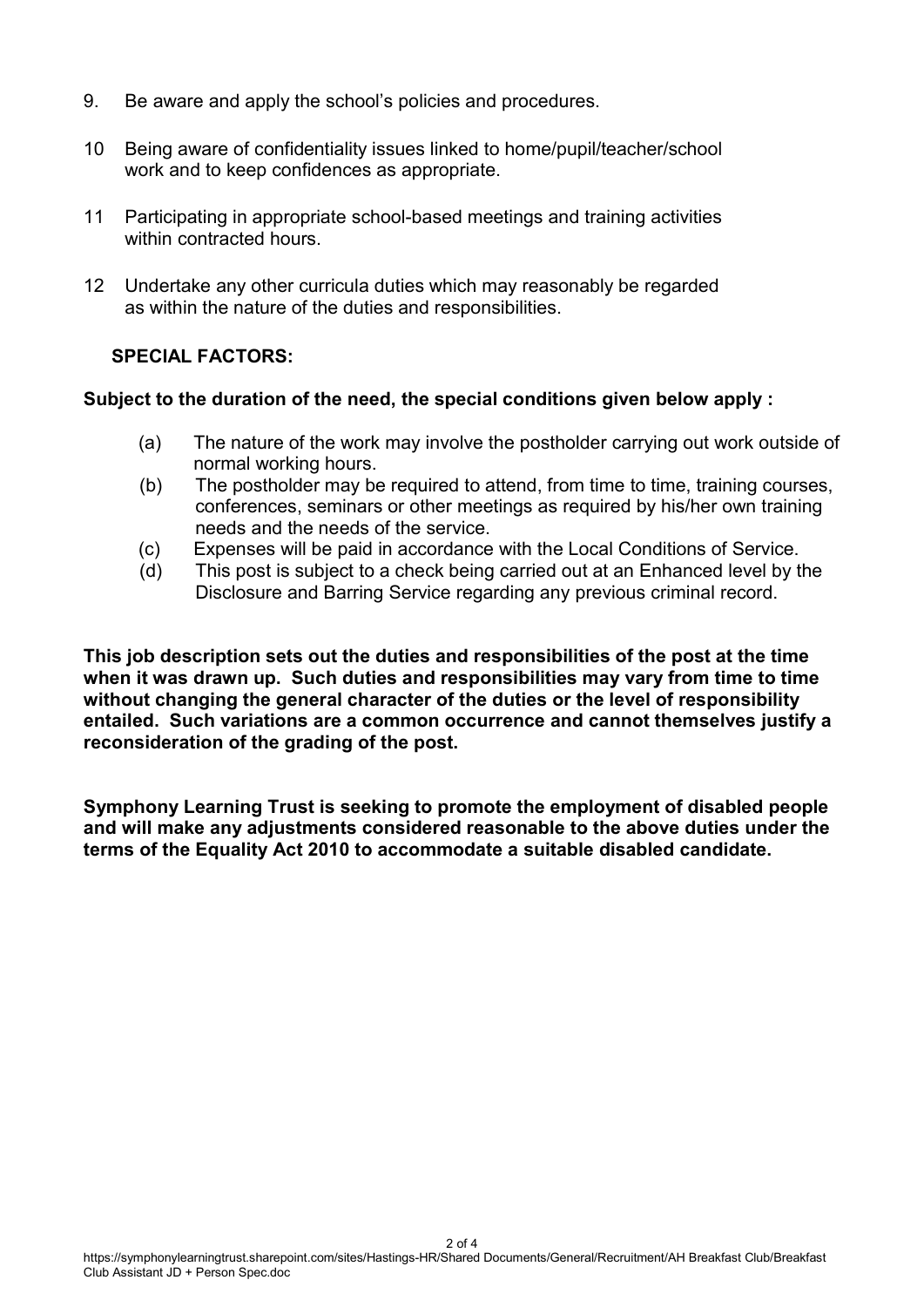

# Ashby Hastings Primary School

**Executive Head – Mr Matthew Brookes Head of School – Mrs Rachel Mckeown** 

### "Inspiring minds to foster confidence"

Address: School Lane, Ashby de la Zouch, Leicestershire LE65 2LP

School/College: Ashby Hastings Primary School

### Job Title: Breakfast / After School Care Assistant

Grade: 4

| <b>Qualifications</b><br>$\checkmark$<br>Level 3 Childcare qualifications<br><b>Experience</b><br>Working with children in a school,<br>$\checkmark$<br>childcare setting or child orientated<br>App/Ref<br>group<br>Knowledge<br>Willingness to attend courses to update<br>App/Int<br>knowledge. | <b>Essential</b> | <b>Desirable</b> | How<br>assessed |
|----------------------------------------------------------------------------------------------------------------------------------------------------------------------------------------------------------------------------------------------------------------------------------------------------|------------------|------------------|-----------------|
|                                                                                                                                                                                                                                                                                                    |                  |                  | App/Doc         |
|                                                                                                                                                                                                                                                                                                    |                  |                  |                 |
|                                                                                                                                                                                                                                                                                                    |                  |                  |                 |
| App/Int<br>Knowledge of Safeguarding and<br>appropriate Health and Safety<br>Regulations.                                                                                                                                                                                                          |                  |                  |                 |
| <b>Skills/Attributes</b><br>A good standard of literacy and<br>App/Int<br>numeracy skills.                                                                                                                                                                                                         |                  |                  |                 |
| Ability to work with children in a learning<br>App/Int<br>environment.                                                                                                                                                                                                                             |                  |                  |                 |
| App/Int<br>Good interpersonal skills.                                                                                                                                                                                                                                                              |                  |                  |                 |
| App/Int<br>Ability to work as part of a team.                                                                                                                                                                                                                                                      |                  |                  |                 |
| App/Int<br>Empathy with children.                                                                                                                                                                                                                                                                  |                  |                  |                 |
| App/Int<br>Understanding of confidentiality, data<br>protection and GDPR                                                                                                                                                                                                                           |                  |                  |                 |
| Have the ability to undertake personal<br>App/Int<br>development.                                                                                                                                                                                                                                  |                  |                  |                 |